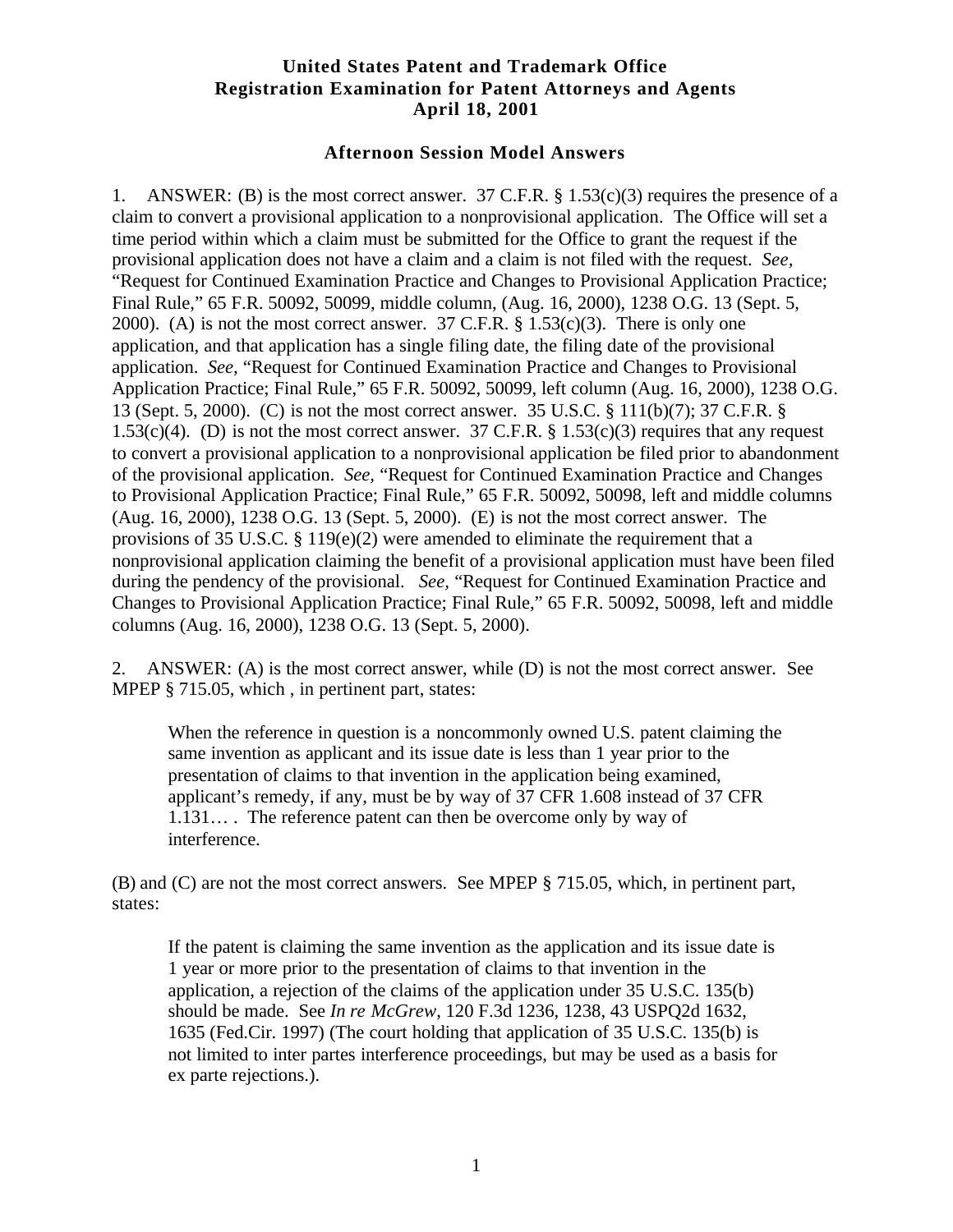(E) is a wrong answer because an affidavit or declaration traversing a ground of rejection may be received only where the reference "substantially shows or describes but does not claim the same patentable invention." 37 CFR § 1.132.

3. ANSWER: All answers accepted.

4. ANSWER: (D) is the most correct answer. 37 CFR § 1.105 (effective November 7, 2000), "Changes To Implement the Patent Business Goals; Final Rule," 65 FR 54604, 54633 (September 8, 2000), and 37 CFR § 1.56(c). A named inventor, and an attorney who prepares and prosecutes the application, are identified in 37 CFR § 1.56(c), and an assignee is specified in 37 CFR § 1.105(a)(1). Therefore (D) is correct. (E) is incorrect because (D) is correct.

5. ANSWER: (E) is the correct answer. 37 CFR § 1.115(b)(1) (effective November 7, 2000); "Changes To Implement the Patent Business Goals; Final Rule,", 65 FR 54604, 54636 (September 8, 2000). As stated in 65 FR at 54636, middle and right columns, "Factors that will be considered in disapproving a preliminary amendment include: the state of preparation of a first Office action as of the date of receipt (§ 1.6, which does not include § 1.8 certificate of mailing dates) of the preliminary amendment by the Office…" Thus, choices (C) and (D) are incorrect.

6. ANSWER: (E) is the most correct answer. The cancellation of Claim 3 overcomes the examiner's objection. The addition of Claims 4 and 5 provide the client with patent protection in product by process format for the cable by both methods of manufacture. Thus, if Claim 4 is invalid, Claim 5 may remain valid. Answer (A) is incorrect because it is an improper multiple dependent claim. 35 U.S.C. § 112 ¶ 5; 37 C.F.R. § 1.75(c); MPEP § 608.01(n), part (I)(B)(1). Answer (B) alone is incorrect because, even though canceling the claim will overcome the rejection, it will also leave the application without a claim to the Ethernet cable made using the processes set forth in either Claim 1 or Claim 2. Answer (C) alone is not the most correct answer because even though canceling Claim 3 will overcome the rejection and provides protection for the Ethernet cable made by the process comprising the steps A, B and C, it will also leave the application without a claim to the Ethernet cable made using the processes comprising the steps of A, B, C, and D. Answer (D) alone is not the most correct answer because even though canceling Claim 3 will overcome the rejection and provides protection for the Ethernet cable made by the process comprising the steps A, B, C, and D, it will also leave the application without a claim to the Ethernet cable made using the processes comprising the steps of A, B, and C.

7. ANSWER: (D), not being in accord with proper USPTO practice and procedure, is the most correct answer. Photographs and ink drawings may not appear in the same application. See § 1.152 Design drawings. Moreover, the order is not that appearing in 37 CFR § 1.154. As to (A), (A) contains the elements set forth in 37 CFR § 1.154 (a), which provides "(a) The elements of the design application, if applicable, should appear in the following order: (1) Design application transmittal form. (2) Fee transmittal form. (3) Application data sheet (see § 1.76). (4) Specification. (5) Drawings or photographs. (6) Executed oath or declaration (see § 1.153(b))." As to (B), (B) contains the elements set forth in 37 CFR § 1.154 (b), which provides: "(b) The specification should include the following sections in order: (1) Preamble, stating the name of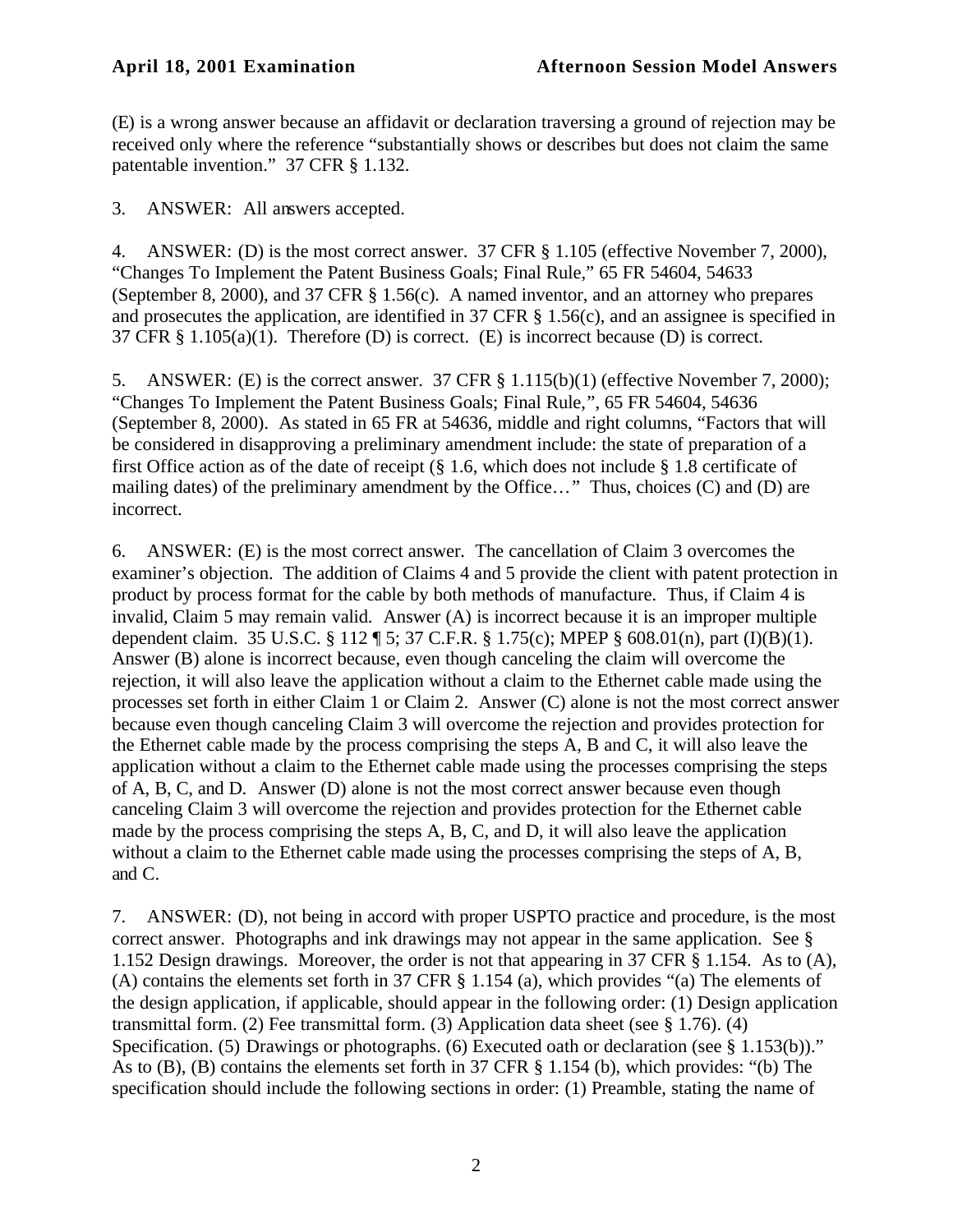the applicant, title of the design, and a brief description of the nature and intended use of the article in which the design is embodied. (2) Cross-reference to related applications (unless included in the application data sheet). (3) Statement regarding federally sponsored research or development. (4) Description of the figure or figures of the drawing. (5) Feature description. (6) A single claim." As to (C), (C) contains the elements set forth in 37 CFR § 1.154 (c), which provides "(c) The text of the specification sections defined in paragraph (b) of this section, if applicable, should be preceded by a section heading in uppercase letters without underlining or bold type." Since (D) is incorrect, (E) is not the right answer.

8. ANSWER: (B) is the most correct answer. *See, e.g*., *Ex parte Lemieux*, 115 USPQ 148 (Bd. Pat. App. & Int. 1957); MPEP 715.01(c). (A) is incorrect because even if the promotional article constituted an offer to sell in the United States, it was made less than a year prior to Thomas' filing date. 35 USC  $\S$  102(b). With regard to statement (C), there is no requirement under 35 USC § 102 that a publication be made with an inventor's knowledge or permission before it constitutes prior art. Statement (D) is incorrect at least because the Birdoculars were "described in a printed publication in…a foreign country" (35 USC § 102(a)) before Thomas' filing date and is therefore presumptive prior art. There is no requirement that a publication describe something that has actually been reduced to practice before the publication can act as a prior art reference. Thus, statement (E) is not correct.

9. ANSWER: (E) is the most correct answer**.** Thomas may rely on activities in both Germany (a WTO member country) and Canada (a NAFTA country) in establishing a date of invention prior to publication of the Saskatoon Times article or in establishing priority. 35 U.S.C. § 104; see also MPEP 715.01(c).

10. ANSWER: All answers accepted.

11. ANSWER: (E) is the most correct answer. Invocation of the sixth paragraph of 35 U.S.C. § 112 does not exempt an applicant from compliance with the first and second paragraphs of 35 U.S.C. § 112. 35 U.S.C. § 112, paragraph 6; *See,* "Supplemental Examination Guidelines for Determining the Applicability of 35 U.S.C. 112, para. 6," 65 F.R. 38510, 38514 (June 21, 2000), 1236 O.G. 98 (July 25, 2000) (middle column). (A), being in conformity with proper USPTO practice and procedure, is not correct. See, "Supplemental Examination Guidelines for Determining the Applicability of 35 U.S.C. 112, para. 6," 65 F.R. 38510, 38514 (June 21, 2000), 1236 O.G. 98 (July 25, 2000) (middle column). (B), being in conformity with proper USPTO practice and procedure, is not correct. 35 U.S.C. § 112, ¶ 1; *In re Donaldson*, 16 F.3rd 1189, 1195, 29 USPQ2d 1845, 1850 (Fed. Cir. 1994*); B. Braun Medical, Inc. v. Abbott Lab.*, 124 F.3d 1419, 1425, 43 USP2d 1896, 1900 (Fed. Cir. 1997); *In re Dossel*, 115 F.3d 942, 946, 42 USPQ2d 1881, 18840185 (Fed. Cir. 1997); *See*, "Supplemental Examination Guidelines for Determining the Applicability of 35 U.S.C. 112, para. 6," 65 F.R. 38510, 38514 (June 21, 2000), 1236 O.G. 98 (July 25, 2000) (middle column). (C) and (D), being in conformity with proper USPTO practice and procedure, are not correct. See, "Supplemental Examination Guidelines for Determining the Applicability of 35 U.S.C. 112, para. 6," 65 F.R. 38510, 38514 (June 21, 2000), 1236 O.G. 98 (July 25, 2000) (right column).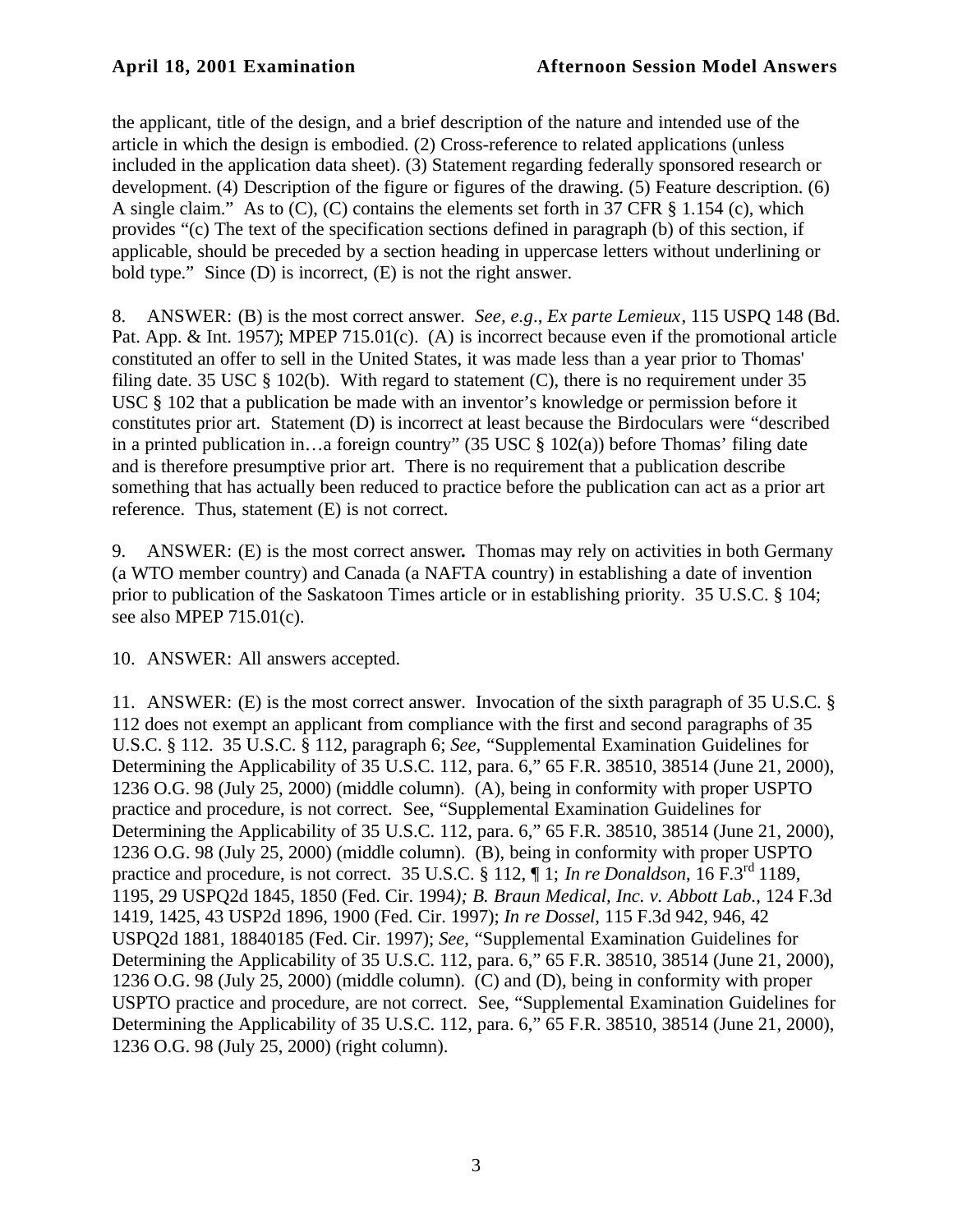[Note re Question 11, choice (D), second line: Examination proctors were instructed to direct examination candidates in choice (D), line 2, to change the word "clear" to –clearly--. The question has been carefully reviewed to see if there is any alternative reasonable meaning to the question if the change was not made. No such meaning was found. The Director of Enrollment and Discipline concluded that omission of the change should have no material affect on the question, and should not inhibit an individual's ability to correctly answer the question.

12. ANSWER: (C) is the most correct answer. See "Changes to Implement Eighteen-Month Publication of Patent Applications; Final Rule," 65 F.R. 57024, 57030, right column, which provides "Section 1.55(c) provides that any claim for priority under 35 U.S.C. 119(a) - (d) or 365(a) not presented within the time provided by §1.55(a) is considered to have been waived. Section 1.55(c) also provides that if a claim to priority under 35 U.S.C. 119(a)-(d) or 365(a) is presented after the time period provided by §1.55(a), the claim may be accepted if the claim identifying the prior foreign application by specifying its application number, country, and the day, month and year of its filing was unintentionally delayed." As to (A), (A) is incorrect in that § 1.55(a) states that an applicant "may claim the benefit of the filing date of one or more prior foreign applications" and an applicant may want to claim priority to several applications and not just the earliest, since different priority applications may relate to different embodiments. As to (D), the claim for foreign priority must identify the foreign application for which priority is claimed, *as well as* any foreign application for the same subject matter and having an earlier filing date than the application for which priority is claimed. 37 C.F.R.  $\S$  1.55(a)(1)(i). As to (E), see 37 C.F.R. § 1.55(b) wherein it is stated: "[t]he affidavit or declaration must include a specific statement that, upon an investigation, he or she is satisfied that to the best of his or her knowledge, the applicant, when filing the application for the inventor's certificate, had the option to file an application for either a patent or an inventor's certificate as to the subject matter of the identified claim or claims forming the basis for the claim of priority."

13. ANSWER: (D) is the most correct answer. The question is directed to the proper conduct by patent attorneys and agents. Practitioners, including registered patent agents, (37 C.F.R. § 10.1(r)), may advertise on television and radio. 37 C.F.R. § 10.32(a). Additionally, a registered patent agent may accept cases on a contingent fee basis. 37 C.F.R. § 10.36(b)(8) (permits contingent and fixed fees that are not clearly excessive or illegal). (A) and (B) are incorrect. The patent agent is not authorized to practice in trademark cases. 37 C.F.R. § 10.14(b). (C) is incorrect. Practitioners are proscribed from entering into partnership agreements restricting their right to practice before the USPTO. 37 C.F.R. § 10.38(a). The agreement in choice (C) provides "that after termination of the partnership, the agent and the attorney will not practice in each other's neighborhoods or accept each other's established clients," which is contrary to 37 C.F.R. § 10.38(a). (E) is incorrect. A patent agent is proscribed from misrepresenting himself or herself as being a registered patent attorney. 37 C.F.R. §§ 10.23(b)(4) and 10.34(b).

14. ANSWER: (B) is the correct answer. 37 CFR § 1.176(b) (effective November 7, 2000); "Changes To Implement the Patent Business Goals; Final Rule," 65 FR 54604, 54644 (September 8, 2000). As stated in 65 FR at 54644, left column, "Section 1.176(b) now allows the Office to make a restriction requirement in a reissue application between claims added in a reissue application and the original patent claims, where the added claims are directed to an invention which is separate and distinct from the invention(s) defined by the original patent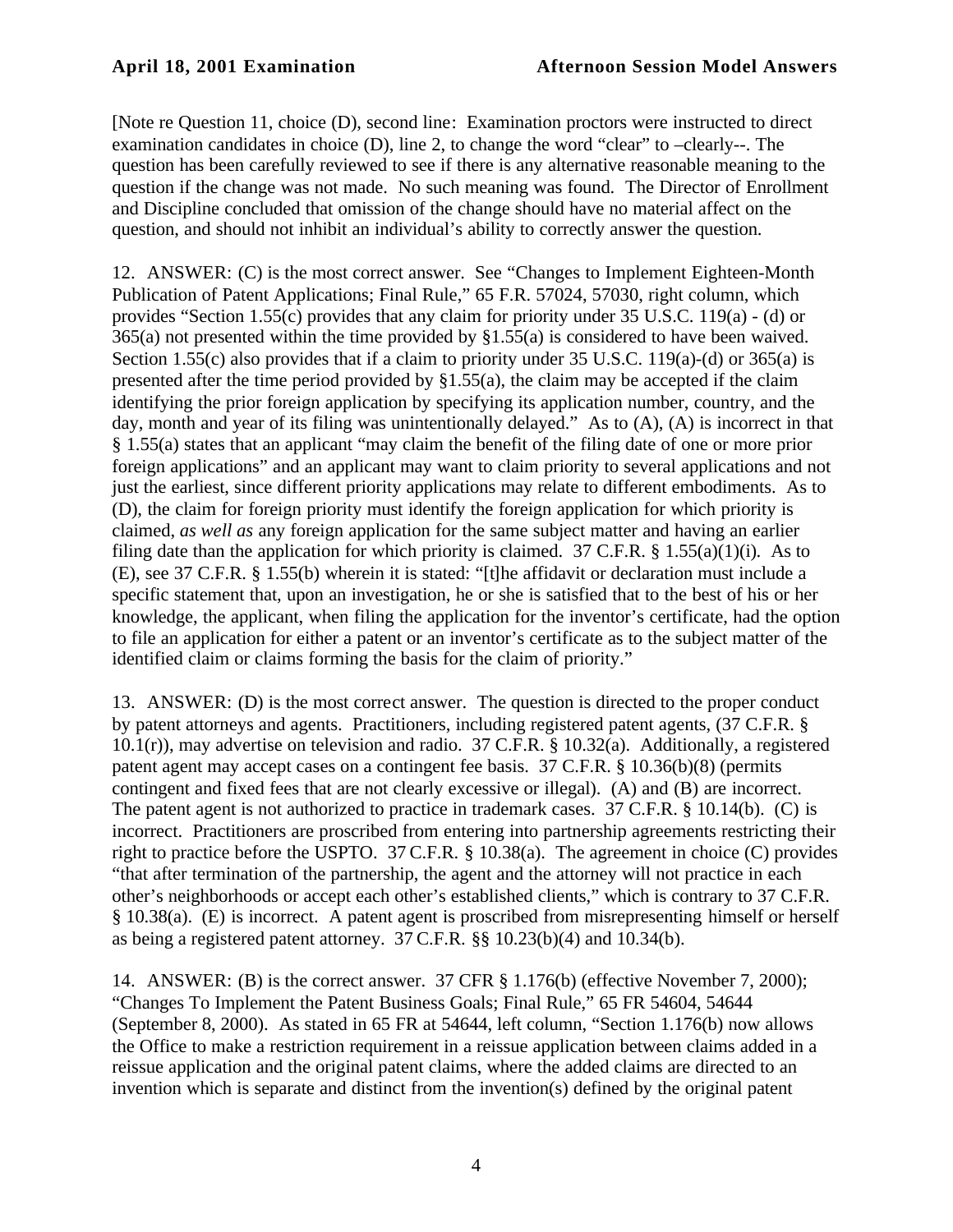claims." Thus (A) is incorrect. (C) is incorrect because the original patent claims "will be held to be constructively elected…" 37 CFR § 1.176(b). (D) is incorrect because (A) is incorrect. (E) is incorrect because (B) is correct.

15. ANSWER: (C) is the most correct answer. 37 C.F.R. § 3.56 recites, "Assignments which are made conditional…are regarded as absolute assignments for Office purposes… . The Office does not determine whether such conditions have been fulfilled." MPEP § 317.03. (A), (B), (D), and (E) are incorrect because they are false statements. Regarding (B), MPEP § 317.03 recites, "Since the Office will not determine whether a condition has been fulfilled, the Office will treat the submission of such an assignment for recordation as signifying that the act or event has occurred." Regarding (E), MPEP § 317.03 recites, "[T]he recording of a document is not a determination by the Office of the validity of the document or the effect that document has on the title to an application or patent."

16. ANSWER: (B) is the most correct answer. When the article is preexisting, one may only secure patent protection of the method of using the article. Since claim 11 is defined in terms of circuitry and this circuitry was preexisting, claim 11 is not allowable. *Cf. Monsanto Co. v. Rohm & Haas Co.*, 312 F.Supp. 778, 164 USPQ 556 (ED Pa. 1970), *aff'd*, 456 F.2d 592, 172 USPQ 324 (CA 3), *cert. denied*, 407 U.S. 934, 172 USPQ 323 (1972) (new use of preexisting chemical as herbicide entitles applicant to method claims). (A) is incorrect because claim 12 is not barred by 35 U.S.C. § 102(b). As to (C), the remote control device was preexisting and claim 11 reads on the circuitry as it existed in 1995. (D) is incorrect. The manner of invention, whether it be by painstaking research or an inadvertent discovery of a new use is without significance. As to (E), claim 11 is not patentable based upon previous public use. The evidence of commercial success, which may be relevant for overcoming a rejection under 35 U.S.C. § 103, cannot overcome a rejection under 35 U.S.C. § 102.

17. ANSWER: (C) is the most correct answer. *See*, "Guidelines for Examination of Patent Applications under 35 U.S.C. 112, ¶ 1, 'Written Description' Requirement," 66 F.R. 1099, 1105 (Jan. 5, 2001) left column, first paragraph. "The claimed invention as a whole may not be adequately described if the claims require an essential or critical feature that is not described in the specification and is not conventional in the art or known to one of ordinary skill in the art." (A) is not the most correct answer. *See*, "Guidelines for Examination of Patent Applications under 35 U.S.C. 112, ¶ 1, 'Written Description' Requirement," 66 F.R. 1099, 1104 (Jan. 5, 2001) right column, last paragraph. Describing an actual reduction to practice of the claimed invention is a means of showing possession of the invention. (B) is not the most correct answer. *See*, "Guidelines for Examination of Patent Applications under 35 U.S.C. 112, ¶ 1, 'Written Description' Requirement," 66 F.R. 1099, 1104 (Jan. 5, 2001) right column, last paragraph. (D) is not the most correct answer. *See*, "Guidelines for Examination of Patent Applications under 35 U.S.C. 112, ¶ 1, 'Written Description' Requirement," 66 F.R. 1099, 1105 (Jan. 5, 2001), left column, second paragraph, which states, "While there is no *in haec verba* requirement, newly added claim limitations must be supported by in the specification through express, implicit, or inherent disclosure." (E) is not the most correct answer. *See*, "Guidelines for Examination of Patent Applications under 35 U.S.C. 112,  $\P$  1, 'Written Description' Requirement," 66 F.R. 1099, 1105 (Jan. 5, 2001), left column, second paragraph, which states, "An amendment to correct an obvious error does not constitute new matter where one skilled in the art would not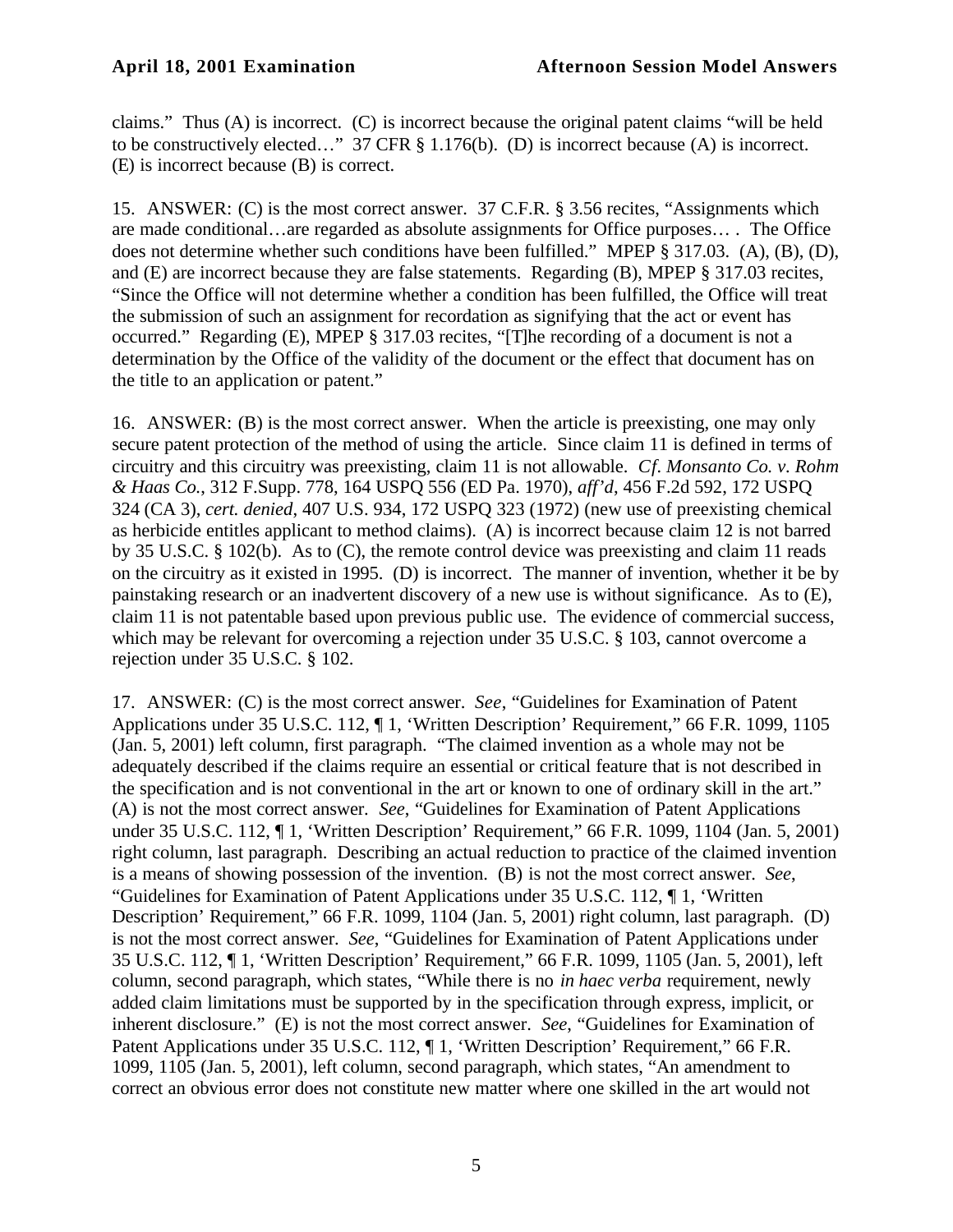only recognize the existence of the error in the specification, but also recognize the appropriate correction."

18. ANSWER: (A) is the most correct answer. 35 U.S.C. § 102(d). The foreign application need not be published, but the patent rights granted must be enforceable. MPEP § 706.02(e). (B), (C), (D) and (E) are required by 35 U.S.C. § 102(d).

19. ANSWER: (D) is the correct answer. 37 CFR § 1.33(a)(1) (effective November 7, 2000) "Changes To Implement the Patent Business Goals; Final Rule," 65 FR 54604, 54617 (September 8, 2000). 37 CFR  $\S$  1.33(a)(1), in pertinent part provides, "Thus, the inventor(s), any registered practitioner named in the transmittal papers accompanying the original application, or a party that will be the assignee who filed the application, may change the correspondence address in that application under this paragraph." As stated in 65 FR at 54617, middle column, "The parties who may so change the correspondence address would include only the one inventor filing the application, even if more than one inventor was identified on the application transmittal letter." Since (A), (B), and (C) are provided for in 37 CFR  $\S$  1.33(a)(1), (D) is correct. (E) is incorrect because (D) is correct.

20. ANSWER: All answers accepted.

21. ANSWER: (A) is the most correct answer. The USPTO does not require or recommend a minimum or maximum number of dependent claims. 37 C.F.R. § 1.75(c). (B) is a USPTO recommendation. See MPEP 608.01(m) ("Claims should preferably be arranged in order of scope so that the first claim presented is the least restrictive."). (C) is a USPTO recommendation. See MPEP 608.01(m) ("Similarly, product and process claims should be separately grouped."). (D) is a PTO recommendation. See MPEP 608.01(n), part IV. (E) is a USPTO requirement. See MPEP 608.01(m) ("Each claim begins with a capital letter and ends with a period.").

22. ANSWER: (A) is the most correct answer because 37 C.F.R. § 1.131(a)(1) requires that the reference not claim the same patentable invention as the rejected invention. (B), (C), (D), and (E) are wrong because MPEP § 706.02(b) identifies these answers as actions that can be taken to overcome a 35 U.S.C. § 102(a) rejection.

23. (A) is the correct answer.  $37$  C.F.R.  $\S$  1.8(a)(1)(i)(A). MPEP  $\S$  512 states, "The Certificate of Mailing procedure does not apply to papers mailed in a foreign country." Since the Henry application was mailed in Mexico, the stamped date of receipt in the USPTO is controlling. (B) and (E) are wrong because the Henry application is abandoned. (C) and (D) are wrong because the Alice application was transmitted to the USPTO by facsimile. 37 C.F.R. §§ 1.6(d) and  $1.8(a)(1)(i)(B)$ . In such case, a Certificate of Transmission serves to avoid abandonment even though the transmission is from a foreign country. In this regard, MPEP § 512 states:

Under 37 CFR 1.8, a person may state on certain papers directed to the Office... the date on which the paper will be…transmitted by facsimile. If the date stated is within the period of reply, the reply in most instances will be considered timely. This is true even if the paper does not actually reach the Office until after the end of the period for reply.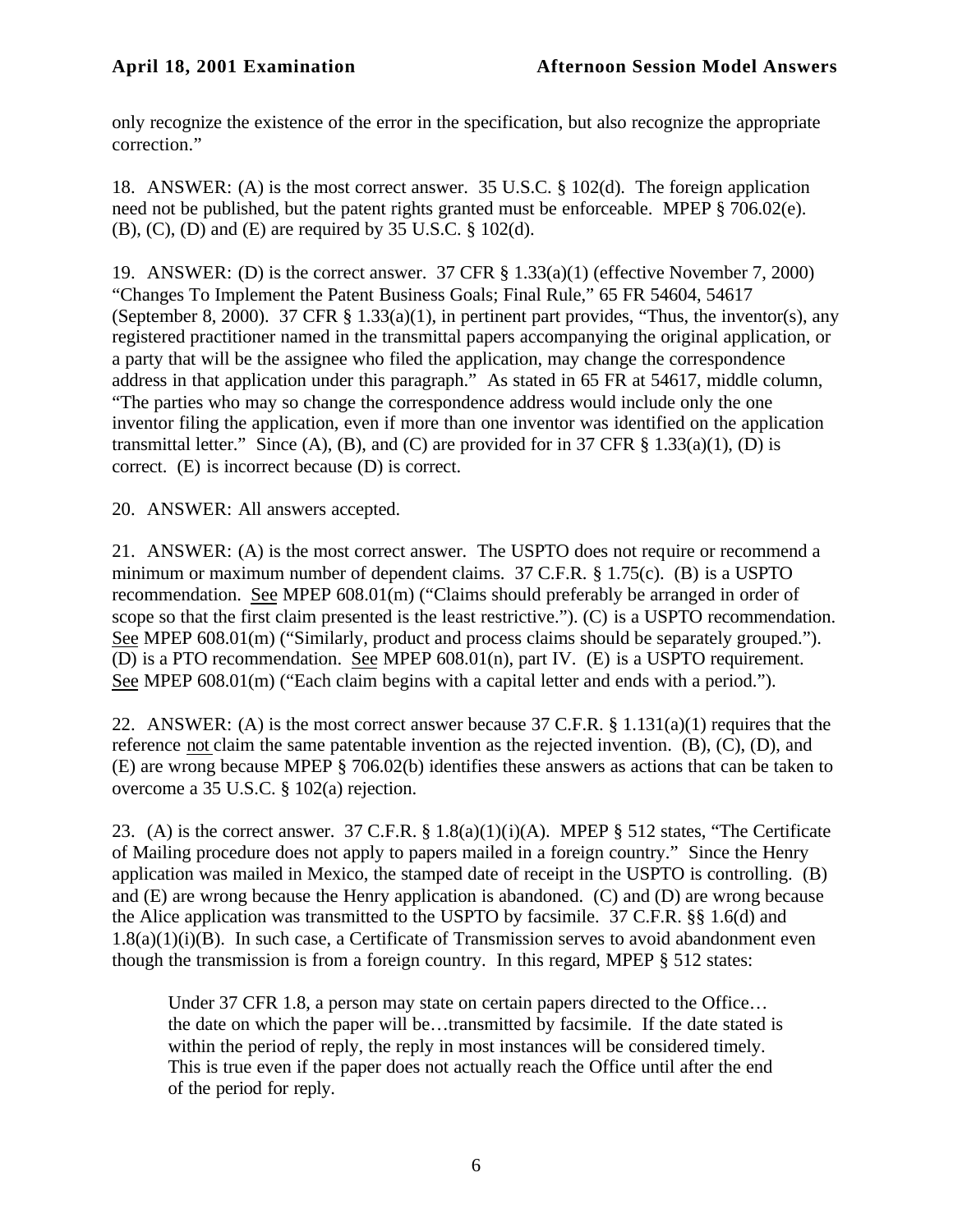The Certificate of Transmission procedure, however, also applies to papers transmitted to the Office from a foreign country… .

24. ANSWER: (D) is the most correct answer. 37 CFR § 1.114 (effective August 16, 2000), *see,* "Request for Continued Examination Practice and Changes to Provisional Application Practice; Final Rule," 65 FR 50092, 50096 (Aug. 16, 2000); and 37 CFR § 1.8. As stated in 65 FR 50096, column 3, "(4) a request for continued examination under § 1.114 is entitled to the benefit of a certificate of mailing under § 1.8 (*cf*. 1.8(a)(2)(i)(A))…" (A) is correct. The filing of a reply under 37 CFR § 1.111 in a national patent application is not a case enumerated in 37 CFR  $\S$  1.8(a)(2). (C) is included in 37 CFR  $\S$  1.8(a)(1), and thus (D) is correct. (B) is incorrect. 37 CFR  $\S 1.8(a)(2)(i)(A)$ . (E) is incorrect because (B) is incorrect.

25. ANSWER: (C) is the most correct answer. 37 C.F.R. § 1.114 and 1.53(d). "An applicant in a utility application filed on or after June 8, 1995, and before May 29, 2000, may obtain further examination either by timely filing a request for continued examination under § 1.114, or by timely filing a continued prosecution application under § 1.53(d)." *See,* "Request for Continued Examination Practice and Changes to Provisional Application Practice; Final Rule," 65 F.R. 50092, 50096, middle column, first complete paragraph (Aug. 16, 2000), 1238 O.G. 13 (Sept. 5, 2000). (A) is not the most correct answer. 37 C.F.R. § 1.114(a) and (c). The filing of a request for continued examination and payment of the fee for the request is not sufficient to toll the running of any time period set in the final rejection for reply to avoid abandonment of the application. If a reply to an Office action is due, a submission meeting the requirements of 37 C.F.R. § 1.111 must be timely received to continue examination of an application. *See,* "Request for Continued Examination Practice and Changes to Provisional Application Practice; Final Rule," 65 F.R. 50092, 50095, middle column, second complete paragraph (Aug. 16, 2000), 1238 O.G. 13 (Sept. 5, 2000). (B) is not the most correct answer. 37 C.F.R. § 1.114(a)(2). "Under the request for continued examination procedure…, a submission will be considered if the submission and the requisite fee is filed prior to the abandonment of the application." *See,* "Request for Continued Examination Practice and Changes to Provisional Application Practice; Final Rule," 65 F.R. 50092, 50096, left column, second complete paragraph (Aug. 16, 2000), 1238 O.G. 13 (Sept. 5, 2000). (D) is not the most correct answer. 35 U.S.C. § 154, Pub. Law 106-113, § 4405. The application is not entitled to patent term adjustment. "If…an applicant in a utility…application filed before May 29, 2000 (but on or after June 8, 1995) files a request for continued examination under § 1.114, the application being prosecuted is not an application filed on or after May 29, 2000, and is not entitled to the patent term adjustment provisions of Pub. L. 106-113." *See,* "Request for Continued Examination Practice and Changes to Provisional Application Practice; Final Rule," 65 F.R. 50092, 50096, middle column, first complete paragraph (Aug. 16, 2000), 1238 O.G. 13 (Sept. 5, 2000). (E) is not the most correct answer. 35 U.S.C. § 154, Pub. Law 106-113, § 4405. The CPA application is entitled to patent term adjustment. "If…an applicant in a utility…application filed before May 29, 2000, files a CPA under § 1.53(d) after May 29, 2000, the application being prosecuted (now a CPA) is an application filed on or after May 29, 2000, and is entitled to the patent term adjustment provisions of Pub. L. 106-113." *See,* "Request for Continued Examination Practice and Changes to Provisional Application Practice; Final Rule," 65 F.R. 50092, 50096, middle column, first complete paragraph (Aug. 16, 2000), 1238 O.G. 13 (Sept. 5, 2000).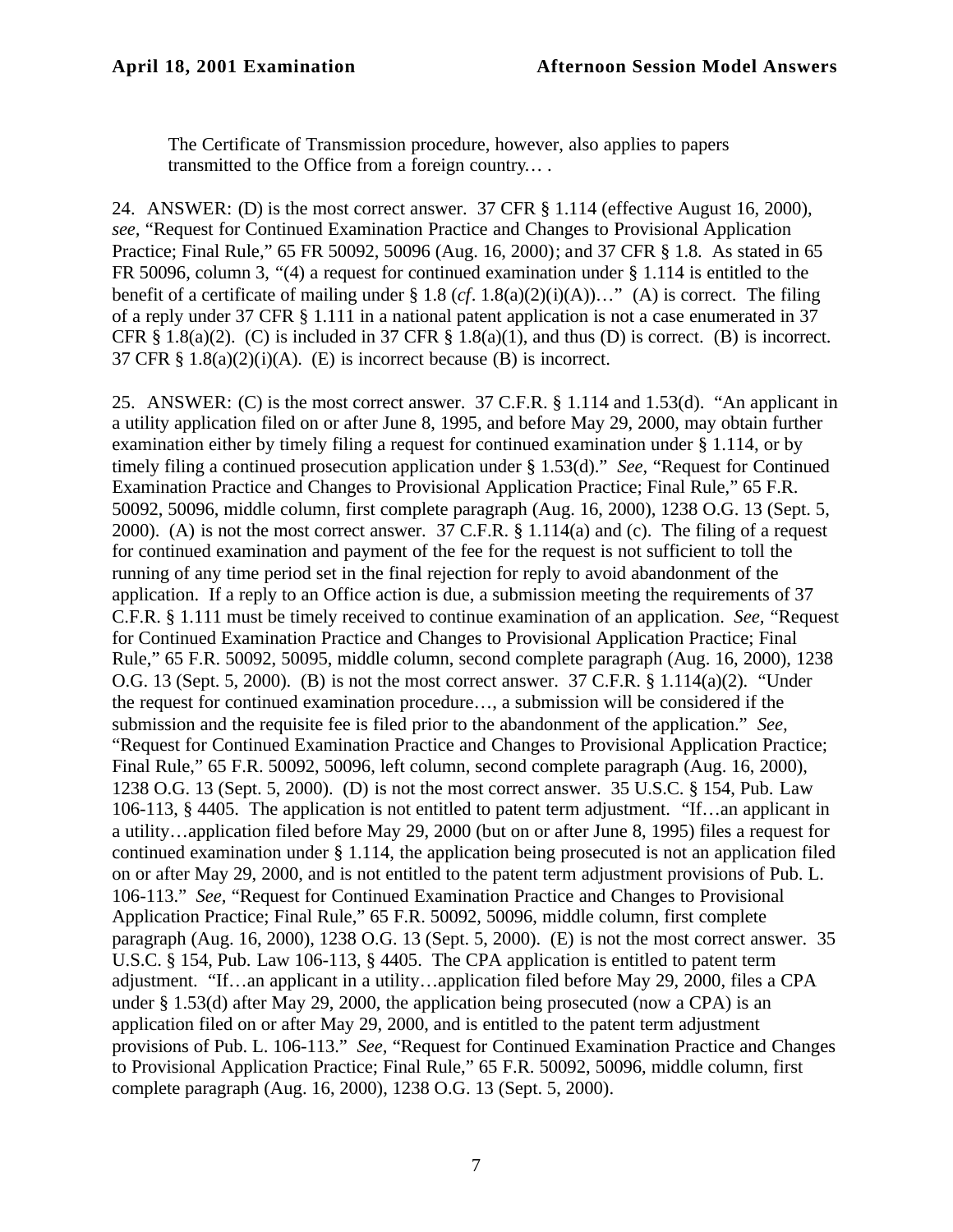26. ANSWER: (A) is the most correct answer. 37 C.F.R. § 1.114(d), last sentence. (B), (C), (D), and (E) are not the most correct answers. Each is recognized as being a "submission" within the scope of 37 C.F.R.  $\S$  1.114(c).

27. ANSWER: (A) is the most correct answer. MPEP § 2133.03(e)(1) and 35 U.S.C. § 102(b). II does not create a statutory bar because it is permitted experimental testing. MPEP §  $2133.03(e)(3)$  and  $2133.03(e)$ . Therefore (B) is incorrect. III does not create a statutory bar because the sale did not occur in the United States. MPEP § 2133.03(d). Therefore, (C) and (D) are incorrect. (E) is incorrect because (A) is correct.

28. ANSWER: (A) is the most correct answer. 35 U.S.C. § 102(g) applies only when another inventor has not abandoned, suppressed or concealed the invention. In this case, Molly concealed the invention for 12 years. It was not until she saw the popularity of Troy's device that she filed a patent application. (A) is not true because Molly concealed the invention. (B) is not true since the invention of Molly was concealed for 12 years and effectively abandoned. (C) is not true since §102(a) applies only when the invention is publicly known by others. Since (A) is true, (E) is not.

29. ANSWER: (B) is the most correct answer. See 37 C.F.R. § 1.196(b); MPEP § 1214.01. As to (A) see MPEP §1206, p.1200-8, "(6) Issues." As to (C), the recapture doctrine prevents claims from being recaptured. See MPEP § 1412.02. As to (D) see 37 C.F.R. § 1.196(d) and MPEP § 1212 where it states that failure to respond in time will result in dismissal of the appeal. As to (E), third party may not appeal37 C.F.R. §§1.310 and 1.303(a). *Syntex (U.S.A.) Inc. v. U.S. Patent and Trademark Office*, 11 USPQ2d 1866, 1869 (Fed. Cir. 1989) (a reexamination under 35 U.S.C. § 302 is conducted *ex parte* after it is instituted); *In re Opprecht*, 10 USPQ2d 1718 (Fed. Cir. 1989) (third parties do not participate in ex parte reexamination before the USPTO).

30. ANSWER: (B) is the most correct answer. See *Ex parte Merz*, 75 USPQ 296 (Bd. App. 1947) (holding that the "lapse of time between the completion or reduction to practice of an invention and the filing of an application thereon" is not relevant to an affidavit or declaration under 37 C.F.R. 1.131(b)); MPEP § 715.07(a). (A) is incorrect. *Ex parte Hunter*, 1889 C.D. 218, 49 O.G. 733 (Comm'r Pat. 1889); MPEP § 715.07(a). Applicant must show evidence of facts establishing diligence. (C) is incorrect. *Ex parte Kantor*, 177 USPQ 455 (Bd. App. 1958) (after conception has been clearly established, diligence must be considered prior to the effective date is clearly established, since diligence then comes into question); MPEP § 715.07(a). (D) is incorrect. MPEP § 715.07(c). 37 C.F.R. 1.131(a) provides for the establishment of a date of completion of the invention in a NAFTA or WTO member country, as well as in the United States, an applicant can establish a date of completion in a NAFTA member country on or after December 8, 1993, the effective date of section 331 of Public Law 103 - 182, the North American Free Trade Agreement Act, and can establish a date of completion in a WTO member country other than a NAFTA member country on or after January 1, 1996, the effective date of section 531 of Public Law 103 - 465, the Uruguay Round Agreements Act. Not all countries are members of NAFTA or WTO, and prior invention in a foreign country cannot be shown without regard for when the reduction to practice occurred. (E) is incorrect. MPEP § 715.07. Actual reduction to practice generally, but not always, requires a showing that the apparatus actually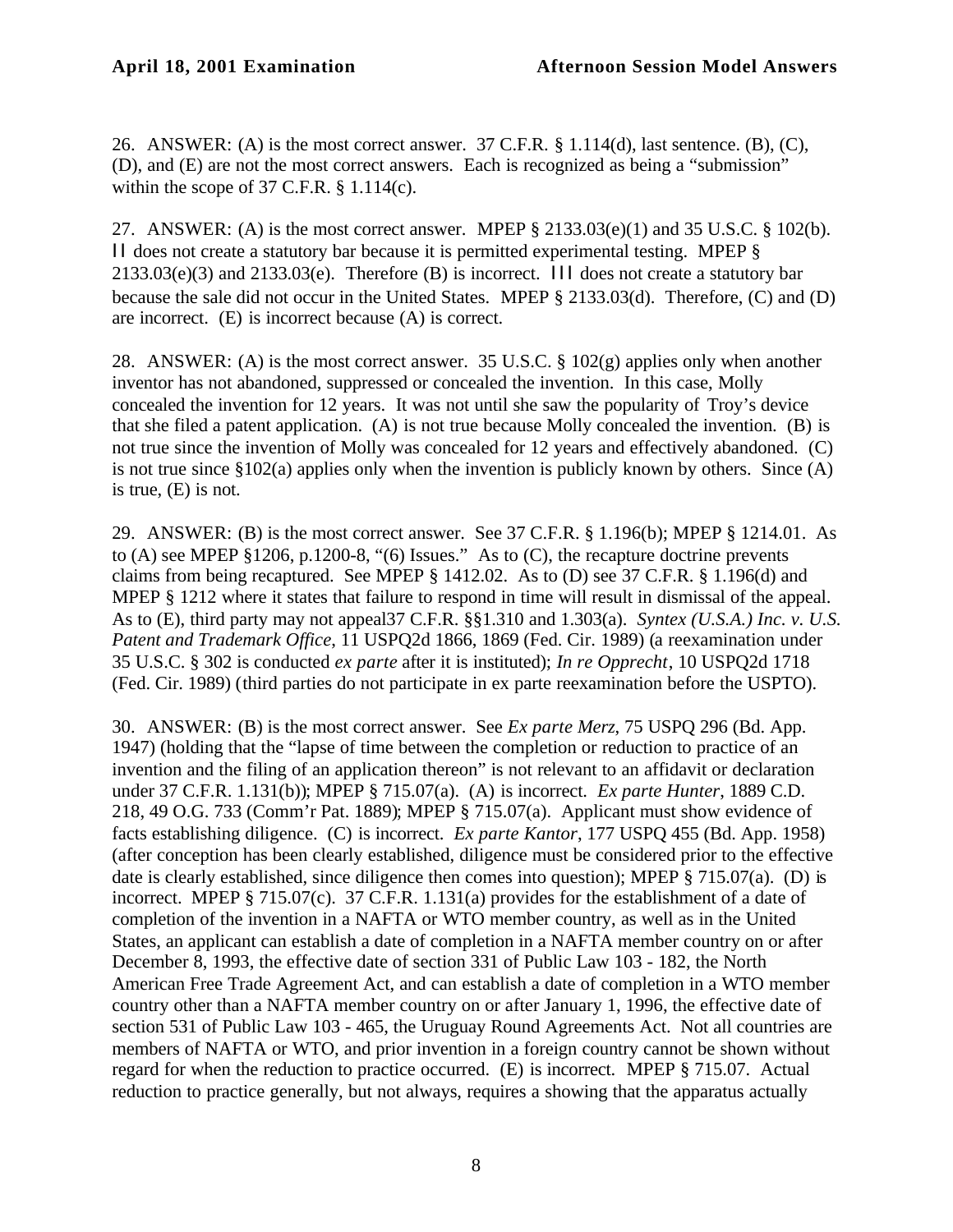existed and worked, "There are some devices so simple that a mere construction of them is all that is necessary to constitute reduction to practice. *In re Asahi/America Inc.*, 68 F.3d 442, 37 USPQ2d 1204 (Fed. Cir. 1995) (citing *Newkirk v. Lulegian*, 825 F.2d 1581, 3USPQ2d 1793 (Fed. Cir. 1987) and *Sachs v. Wadsworth*, 48 F.2d 928, 929, 9 USPQ 252, 253 (CCPA 1931). The claimed restraint coupling held to be so simple a device that mere construction of it was sufficient to constitute reduction to practice. Photographs, coupled with articles and a technical report describing the coupling in detail were sufficient to show reduction to practice.).

31. ANSWER: (E) is the most correct answer because 35 U.S.C. § 112 authorizes multiple dependent claims as long as they are in the alternative form. MPEP § 608.01(n), subsection I A.

32. ANSWER: (B) is the most correct answer because patentability of a product claimed by a product-by-process claim is based on the product itself, and the claimed subject matter in claim 2 is not naturally occurring. MPEP § 2105. (A) is incorrect because claim 1 recites both a product and a process in the same claim and is therefore not within one of the statutory classes set forth by 35 U.S.C. 101. MPEP § 2173.05(p), subpart (II). (C) and (D) are incorrect because claim 3 is drawn to a naturally occurring composition. MPEP § 2105. (E) is incorrect because (B) is correct.

33. ANSWER: (A) is the most correct answer. MPEP § 2144.03. I is incorrect because an applicant must seasonably traverse the well-know statement or the object of the well-known statement is taken to be admitted prior art. In re Chevenard, 60 USPQ 239 (CCPA 1943). Therefore (B) and (D) are incorrect. III is incorrect because the action can potentially be made final. Therefore (C) is incorrect. (E) is incorrect because (A) is correct.

34. ANSWER: All answers accepted.

35. ANSWER: (B) is the correct answer. The phrase "consisting of" excludes any step not specified in the claim. MPEP § 2111.03. Thus, a claim that depends from a claim which "consists of" the recited steps cannot add a step. Id. Here, the dependent claim adds the step of cooling. Answer (A) is incorrect because the transitional term "comprising" is inclusive or openended and does not exclude additional, unrecited steps. MPEP § 2111.03. Answers (C) and (D) are incorrect because the terms "including" and "characterized by" are synonymous with the term "comprising." MPEP § 2111.03. Answer (E) is incorrect because Answer (C) and Answer (D) are incorrect.

36. ANSWER: (C) is the correct answer. 37 CFR § 1.105 (effective November 7, 2000); "Changes To Implement the Patent Business Goals; Final Rule," 65 FR 54604, 54634 (September 8, 2000). The example at 65 FR 54634, column 2, states, "The examiner cannot require that the reply be more specific or hold the reply to be incomplete based on such information. The examiner can, however, in the next Office action seek confirmation that this is the most specific date that was obtained or can be obtained based on a reasonable inquiry being made if that is not already clear from the reply." Thus (A) and (B) are incorrect and (C) is correct. (D) is incorrect because (A) is incorrect. (E) is incorrect because (C) is correct.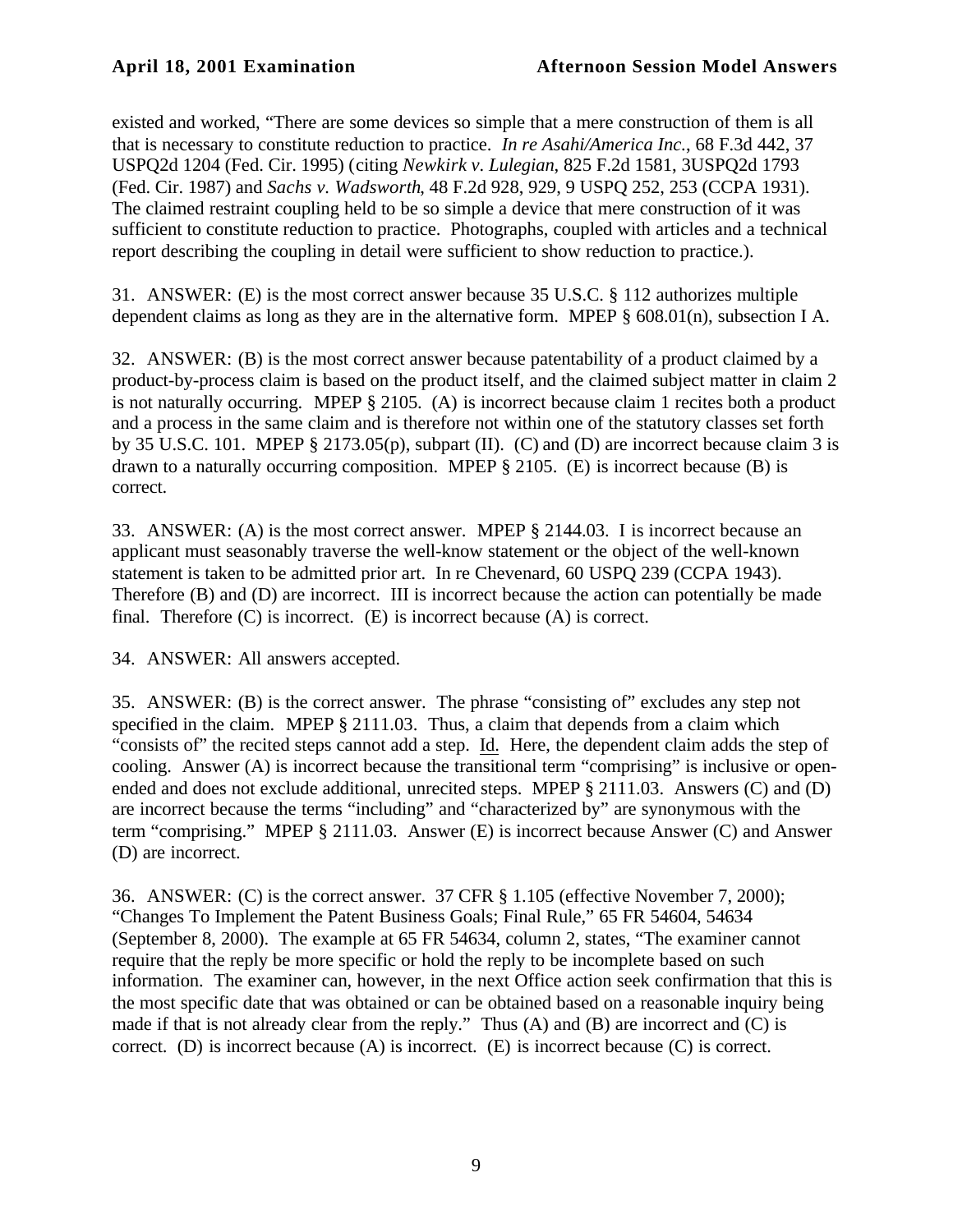37. ANSWER: (A) is the most correct answer. The claim for priority and the certified copy of the foreign application specified in 35 U.S.C. 119(b) or PCT Rule 17 must, in any event, be filed before the patent is granted, not before the examiner allows the claims, as is required by 37 CFR § 1.55 (Claim for foreign priority), subparagraph (a)(2), which states "(2) The claim for priority and the certified copy of the foreign application specified in 35 U.S.C. 119(b) or PCT Rule 17 must, in any event, be filed before the patent is granted…" As to (B), (B) contains the elements of 37 CFR § 1.55 (a)(2), which states "…If the claim for priority or the certified copy of the foreign application is filed after the date the issue fee is paid, it must be accompanied by the processing fee set forth in  $\S 1.17(i)$ , but the patent will not include the priority claim unless corrected by a certificate of correction under 35 U.S.C. 255 and § 1.323." As to (C), (C) contains the elements of 37 CFR  $\S$  1.55 (a)(1)(ii), which provides "(ii) In an application that entered the national stage from an international application after compliance with 35 U.S.C. 371, the claim for priority must be made during the pendency of the application and within the time limit set forth in the PCT and the Regulations under the PCT." As to (D), (D) contains the elements of 37 CFR § 1.14(c)(1)(i), which states "[i]f a U.S. patent application publication or patent incorporates by reference, or includes a specific reference under 35 U.S.C. 119(e) or 120 to, a pending or abandoned application, a copy of that application-as-filed may be provided to any person upon written request including the fee set forth in  $\S 1.19(b)(1)$ ." As to (E), (E) contains all of the elements of 37 CFR  $\S$  1.14(c)(1)(ii), which states "If an international application, which designates the U.S. and which has been published in accordance with PCT Article 21(2), incorporates by reference or claims priority under PCT Article 8 to a pending or abandoned U.S. application, a copy of that application-as-filed may be provided to any person upon written request including a showing that the publication of the application in accordance with PCT Article 21(2) has occurred and that the U.S. was designated, and upon payment of the appropriate fee set forth in § 1 .19(b)(1)."

38. ANSWER: (A) is the correct answer. 37 CFR § 1.115(b)(2) and (c) (effective November 7, 2000); "Changes To Implement the Patent Business Goals; Final Rule," 65 FR 54604, 54636 (September 8, 2000). (A) is correct because a continuation-in-part application is filed under 37 CFR  $\S$  1.53(b) and will not be disapproved according to 37 CFR  $\S$  1.115(b)(2)(i). (B), (C) and (D) are incorrect because a preliminary amendment will be disapproved if it is not filed on the filing date of the CPA. See, 37 CFR § 1.115(b)(2)(ii). (E) is incorrect because (A) is correct.

39. ANSWER: (B) is the correct answer. 37 CFR § 1.133 (effective November 7, 2000); "Changes To Implement the Patent Business Goals; Final Rule," 65 FR 54604, 54640-54641 (September 8, 2000). As stated in 65 FR at 54641, left column, "Comment 65: One comment urged that interviews be allowed in a CPA prior to a first action. Response: The comment has been adopted in a broader manner to apply to all continuations and substitute applications that conform to practice set forth in the MPEP." Thus, (B) is correct. (A) is incorrect because interview will not be permitted off Office premises without the authority of the Commissioner. 37 CFR § 1.133(a)(1). (C) is incorrect because an interview for the discussion of the patentability of a pending application will not occur before the first Office action, unless the application is a continuing or substitute application. 37 CFR  $\S$  1.133(a)(2). (D) is incorrect because (B) is correct. (E) is incorrect because (A) and (C) are incorrect.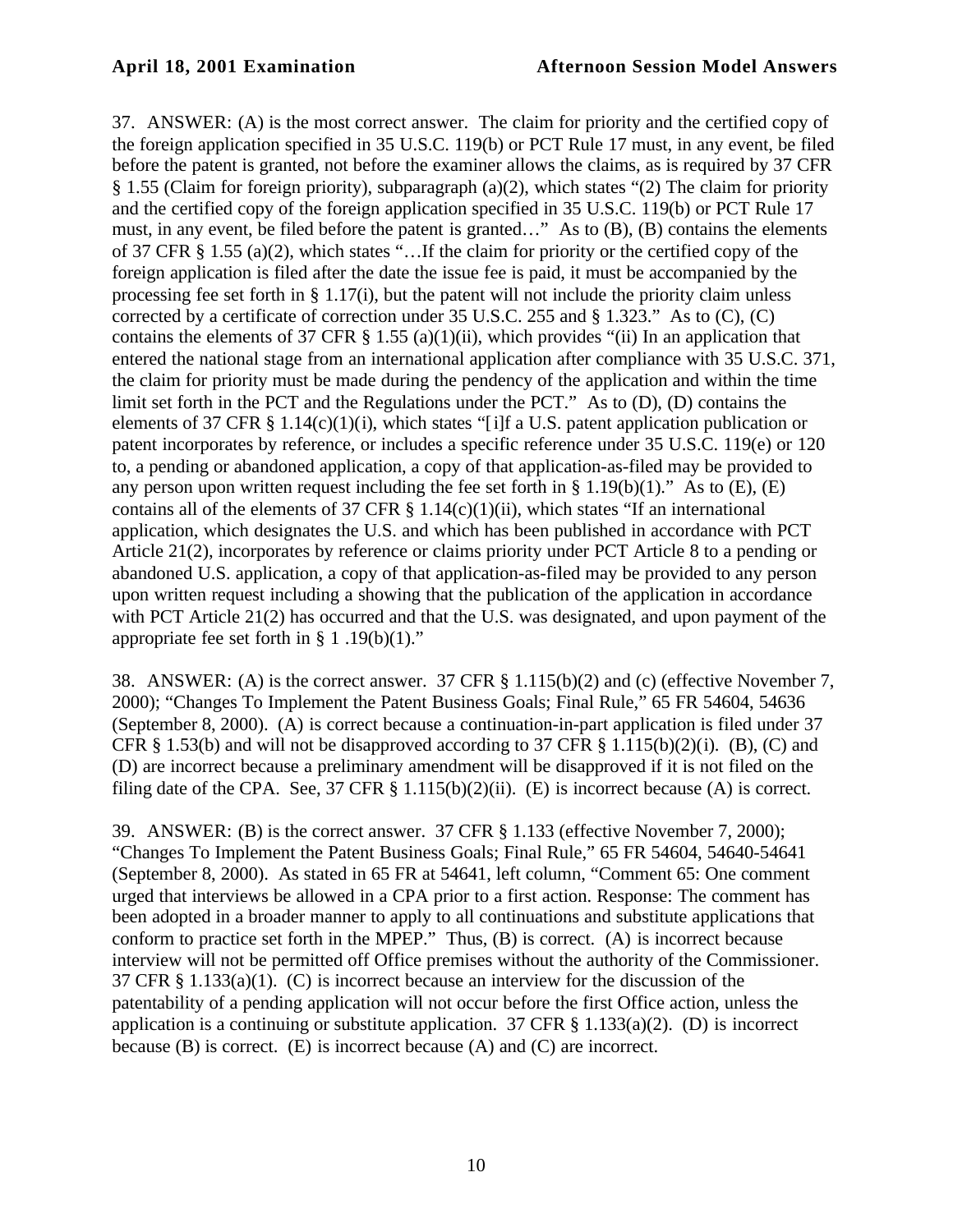40. ANSWER: (B) is the most correct answer. 35 U.S.C. § 102(b); MPEP § 2173.05(h). Deletion of the anticipated element from the claim leaves an invention that is no longer anticipated by the reference. (A), (D), and (E) are incorrect despite the amendments because the claim remains anticipated since the claim is still directed to the invention described in the reference wherein X is element A. For example, in (D) and (E), element A would still be a member of the group and the claim would still be anticipated by the prior art. (C) is incorrect because the argument does not change the fact that the claim remains anticipated by the same invention described in the reference wherein X is element A. (E) is incorrect because "comprising" cannot be used in a proper Markush group.

41. ANSWER: (C) or (D) are accepted as correct answers. 37 CFR § 1.76(d) (effective November 7, 2000); "Changes To Implement the Patent Business Goals; Final Rule," 65 FR 54604, 54624-25 (Sept. 8, 2000); and 37 CFR § 1.63 (effective November 7, 2000). Under 37 CFR  $\S$  1.63(c)(1), Applicant's mailing address need not be identified in the declaration if it is included in the application data sheet. Thus, (A) is incorrect. The foreign priority information must be included in the declaration because it was not included in the application data sheet. 37 CFR  $\S$  1.63(c)(2). Thus, (C) is correct. Applicant's citizenship in (B) must be included in the declaration under 37 CFR § 1.63(a)(3), if "applicant" in (B) is construed as a person or party, e.g., 37 CFR § 1.42, other than the inventor, and no exception is made for citizenship under 37 CFR  $\S$  1.63(c). In the latter instance, where both (B) and (C) are correct, and (D) is the most correct answer because it is inclusive of (B) and (C). (B) alone is not accepted because the foreign priority document must be included in the declaration. (E) is incorrect because (A) is incorrect.

42. ANSWER: (A) is the most correct answer. A petition to make special may be made simply by filing a petition including any evidence showing that the applicant is 65 years of age or more, such as a birth certificate or a statement from the applicant. No fee is required. MPEP § 708.02. Although a petition to make special as indicated in statement (B) is likely available, it would require a petition fee. *Id*. A petition to make special as indicated in statement (B) is likely not available because such a petition may not be based on prospective infringement. *Id*. Also, even if a petition as indicated in statement (C) were available, it would require a petition fee. Thus, neither of these options would be the most inexpensive. (B) also requires a statement explaining the relationship of the invention to safety of research in the field of recombinant DNA research.

43. ANSWER: (C) is the most correct answer. MPEP § 608.01(n). (A) is incorrect because a dependent claim must further limit the subject matter of a previous claim. 37 C.F.R. § 1.75(c). The claim in (B) is actually inconsistent with claim 1. (B) is incorrect because there is no antecedent basis for the wheels. MPEP § 2173.05(e). (D) is incorrect because it does not refer back in the alternative only. MPEP  $\S$  608.01(n). (E) is incorrect because (C) is correct.

44. ANSWER: (E) is the most correct answer. As stated in MPEP § 2172.01, "a claim which fails to interrelate essential elements of the invention as defined by applicant(s) in the specification may be rejected under 35 U.S.C. 112, second paragraph, for failure to point out and distinctly claim the invention. See *In re Venezia*, 530 F.2d 956, 189 USPQ 149 (CCPA 1976*); In re Collier*, 397 F.2d 1003, 158 USPQ 266 (CCPA 1968)." (A) is incorrect. As stated in MPEP § 2172.01, "A claim which omits matter disclosed to be essential to the invention as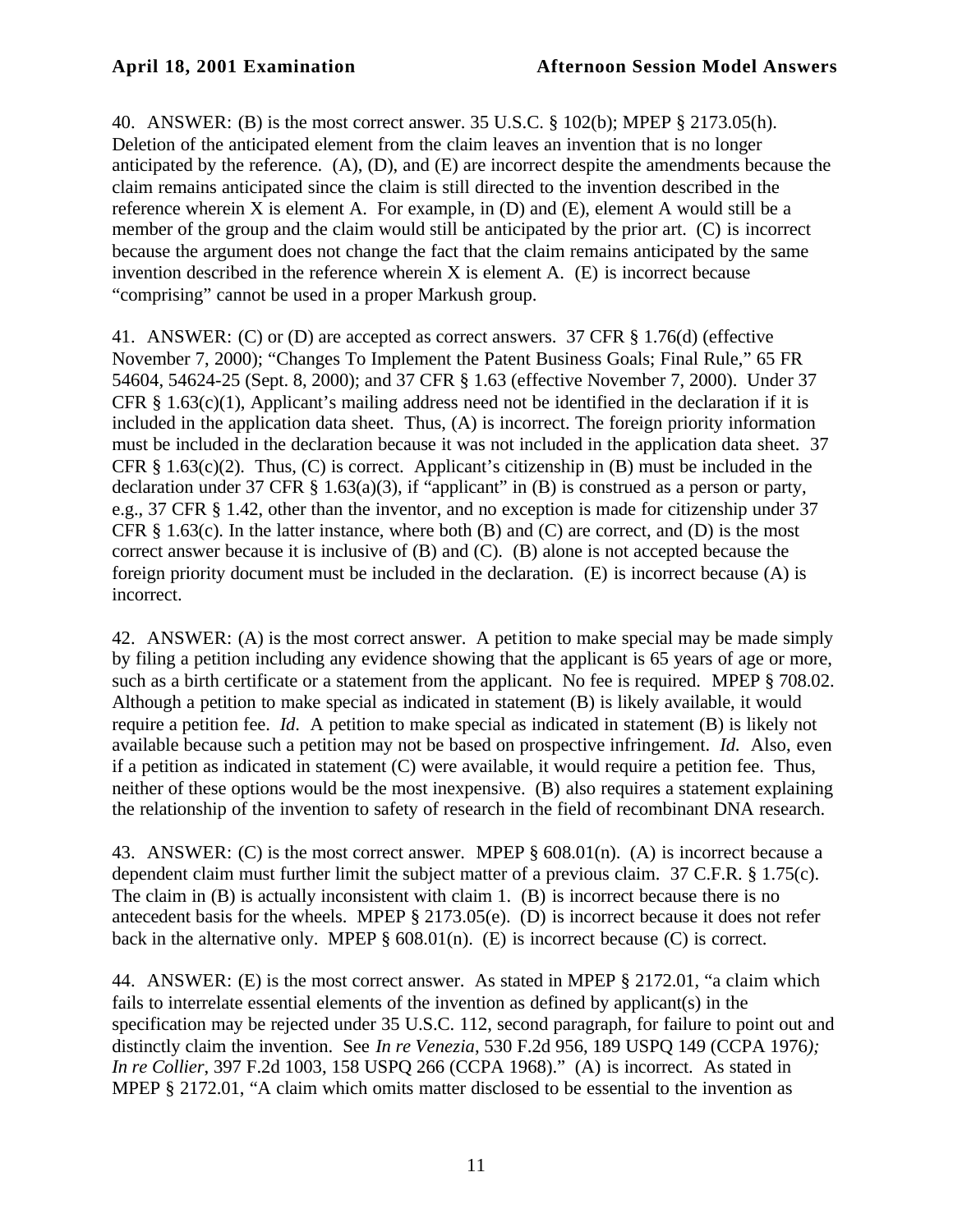described in the specification or in other statements of record may be rejected under 35 U.S.C. 112, first paragraph, as not enabling. *In re Mayhew*, 527 F.2d 1229, 188 USPQ 356 (CCPA 1976)"; MPEP § 2164.08(c). (B) is incorrect. As stated in MPEP § 2165, "Failure to disclose the best mode need not rise to the level of active concealment or grossly inequitable conduct in order to support a rejection or invalidate a patent. Where an inventor knows of a specific material that will make possible the successful reproduction of the effects claimed by the patent, but does not disclose it, speaking instead in terms of broad categories, the best mode requirement has not been satisfied. *Union Carbide Corp. v. Borg - Warner*, 550 F.2d 555, 193 USPQ 1 (6th Cir. 1977)." (C) is incorrect. As stated in MPEP § 2165.02, "The best mode requirement is a separate and distinct requirement from the enablement requirement of the first paragraph of 35 U.S.C. 112. *In re Newton*, 414 F.2d 1400, 163 USPQ 34 (CCPA 1969). (D) is incorrect. MPEP § 2165.01, part V indicates that if there is no disclosure of the best mode contemplated by the inventor at the time the application is filed, such a defect cannot be cured by submitting an amendment seeking to put into the specification something required to be there when the patent application was originally filed. *In re Hay*, 534 F.2d 917, 189 USPQ 790 (CCPA 1976). Any proposed amendment of this type should be treated as new matter. MPEP § 2165.01.

45. ANSWER: (B) is the most correct answer. 37 CFR § 1.114(c) (effective August 16, 2000), "Request for Continued Examination Practice and Changes to Provisional Application Practice; Final Rule," 65 FR 50092, 50097 (Aug. 16, 2000), and 37 CFR § 1.111(b). As stated in 65 FR 50097, column 1, "Section 1.114(c) also provides that if reply to an Office action under 35 U.S.C. 132 is outstanding, the submission must meet the reply requirements of § 1.111." (B) is correct because the reply complies with 37 CFR  $\S$  1.111(b). (A) is incorrect because a reply under 37 CFR § 1.111(b) must be reduced to writing. 37 CFR § 1.2. (C) is incorrect because a reply under 37 CFR § 1.111(b) must present arguments pointing out the specific distinctions believed to render the claims patentable over the applied references. (D) is incorrect because (A) and (C) are incorrect. (E) is incorrect because (B) is correct.

46. ANSWER. (A) is the most correct answer. 37 C.F.R. §§ 1.16(a) and 1.17(e). The fee to request continued examination of an application is currently \$355.00 for a small entity, and \$710.00 for other than a small entity. The fee for filing each application for an original patent, except provisional, design, or plant applications is currently \$355.00 for a small entity, and \$710.00 for other than a small entity. See "Request for Continued Examination Practice and Changes to Provisional Application Practice; Final Rule," 65 F.R. 50092, 50093 (Aug. 16, 2000), 1238 O.G.13 (Sept. 5, 2000). (B) is not the most correct answer. 37 C.F.R. § 1.8(a)(2) provides, in pertinent part, "The procedure described in paragraph (a)(1) of this section does not apply to, and no benefit will be given to a Certificate of Mailing or Transmission on the following: (i) Relative to Patents and Patent Applications  $- (A)$  The filing of a national patent application specification and drawing or other correspondence for the purpose of obtaining an application filing date, including a request for a continued prosecution application under  $\S 1.53(d)$ ." (C) is not the most correct answer. 37 C.F.R. § 1.21(m). See "Changes to Permit Payment of Patent and Trademark Fees by Credit Card," 65 F.R. 33452-33455 (May 24, 2000), 1235 O.G. 38 (June 13, 2000). (D) is not the most correct answer. 37 C.F.R.  $\S 1.53(c)(3)$  requires the petition to convert be filed prior t the earliest of the abandonment of the provisional application or the expiration of twelve months after the filing date of the provisional application. (E) is not the most correct answer. Under 37 C.F.R. § 1.53, a nonprovisional application based on conversion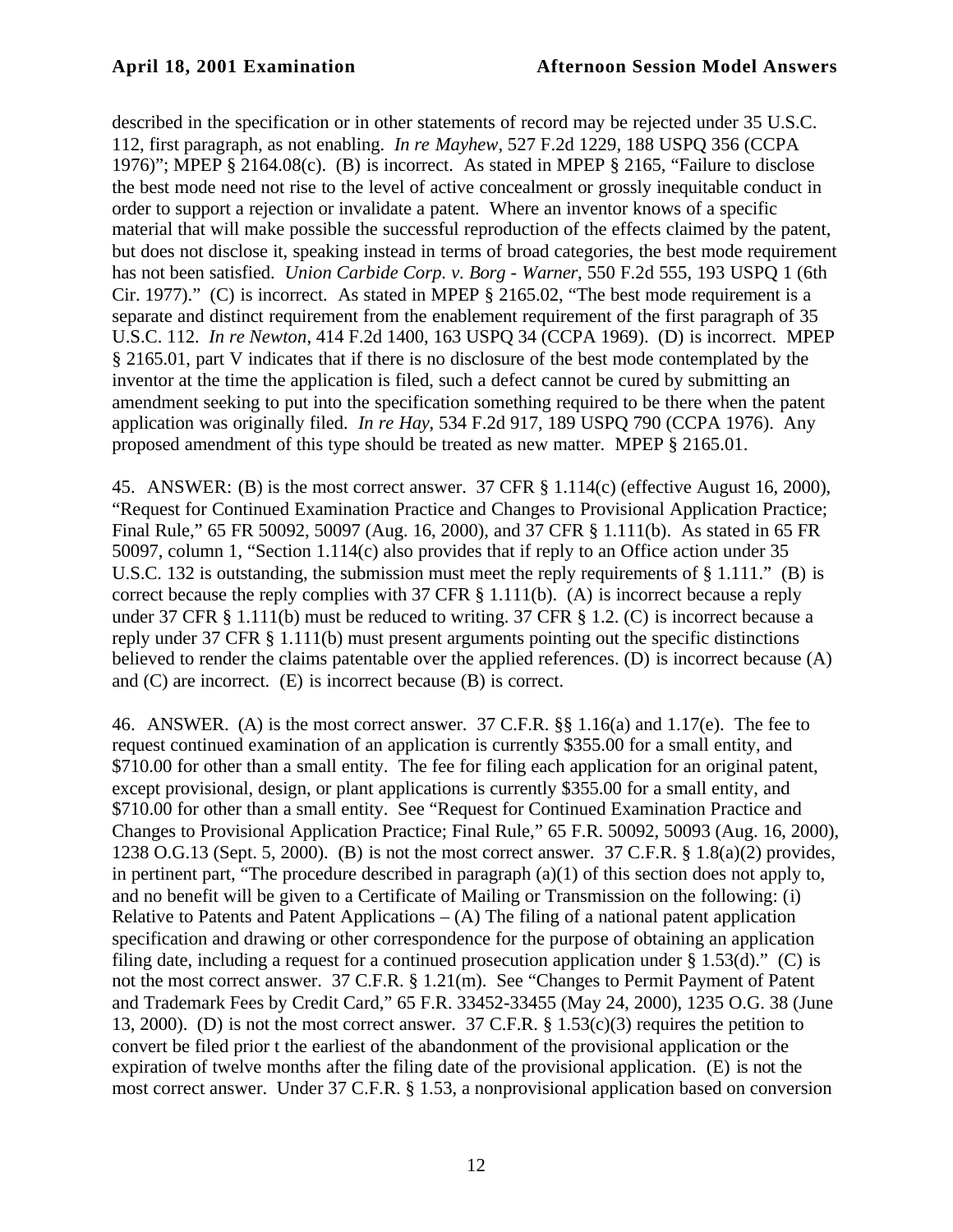of a provisional application must include the filing fee for a nonprovisional application. The conversion request must be accompanied by the fee set forth in 37 C.F.R. § 1.17(i). In addition, the surcharge required by 37 C.F.R. § 1.16(e) if either the basic filing fee for a nonprovisional application, or the oath or declaration was not present on the filing date accorded the resulting nonprovisional application. A properly paid basic filing fee for a provisional application is not applied to the filing or other fees due for a nonprovisional application resulting from conversion of a provisional application.  $37$  C.F.R. § 1.53(c)(3), second sentence.

47. ANSWER: (E) is the correct answer. 37 CFR § 1.111(a)(2) (effective November 7, 2000F); "Changes To Implement the Patent Business Goals; Final Rule," 65 FR 54604, 54635 (September 8, 2000). (C) and (B) are factors that are specified in 37 CFR  $\S$  1.111(a)(2)(i) and (ii). (A) is incorrect because although the request set forth in (A) may be included in a reply under 37 CFR § 1.111(b), it is not set forth as a factor in disapproving a third reply under 37 CFR  $\S$  1.111(a)(2). (D) is incorrect because (A) is incorrect.

48. ANSWER: (A) is the most correct answer. 37 C.F.R. § 1.173(a)(1). (C) and (D) are not most correct answers. 37 C.F.R. § 1.173(a)(1). 65 FR 54604 (Sept. 8, 2000) (effective Nov. 7, 2000). (C) is not the most correct answer because it would furnish a copy of the patent in single column format, instead of the required double column format. (D) is not the most correct answer because it would furnish a copy of the patent on both sides of a single sheet of paper, as opposed to the required single side of a sheet of paper. (B) is wrong because it represents a format for submitting a reissue application which was formerly set out as an option in MPEP § 1411, but which was changed by the new rule. Id. (E) is wrong because it mimics (B), with the exception that the columns of the cut-up soft copies of the printed patent are mounted on both sides, rather than one side, of each page. (B) and (E) are also incorrect because the indicate that the copies of the patent must be "cut-up soft copies," whereas the rules no longer require the same.

49. ANSWER: (E) is the most correct answer. Since a redacted copy of the application was used for publication purposes, 37 C.F.R. § 1.14 (c)(2) provides that "(2) If a redacted copy of the application was used for the patent application publication, the copy of the specification, drawings, and papers may be limited to a redacted copy." As to (A), (A) contains the elements of 37 C.F.R. § 1.14(b)(2), which reads "When status information may be supplied. Status information of an application may be supplied by the Office to the public if any of the following apply: … (2) The application is referred to by its numerical identifier in a published patent document (*e.g.*, a U.S. patent, a U.S. patent application publication, or an international application publication), or in a U.S. application open to public inspection (§ 1.11(b), or paragraph (e)(2)(i) or (e)(2)(ii) of this section)." As to (B), (B) is within the purview of 37 C.F.R. § 1.14(a)(1)(iii) which states: "(a)(1) Status information is: ... (iii) The application "numerical identifier" which may be: (A) The eight-digit application number (the two-digit series code plus the six-digit serial number); or (B) The six-digit serial number plus any one of the filing date of the national application, the international filing date, or date of entry into the national stage." As to  $(C)$ ,  $(C)$  contains the elements of 37 C.F.R. § 1.14 $(c)(1)(i)$ , which states "(c) *When copies may be supplied*. A copy of an application-as-filed or a file wrapper and contents may be supplied by the Office to the public, subject to paragraph (i) of this section (which addresses international applications), if any of the following apply: (1) *Application-asfiled.* (i) If a U.S. patent application publication or patent incorporates by reference, or includes